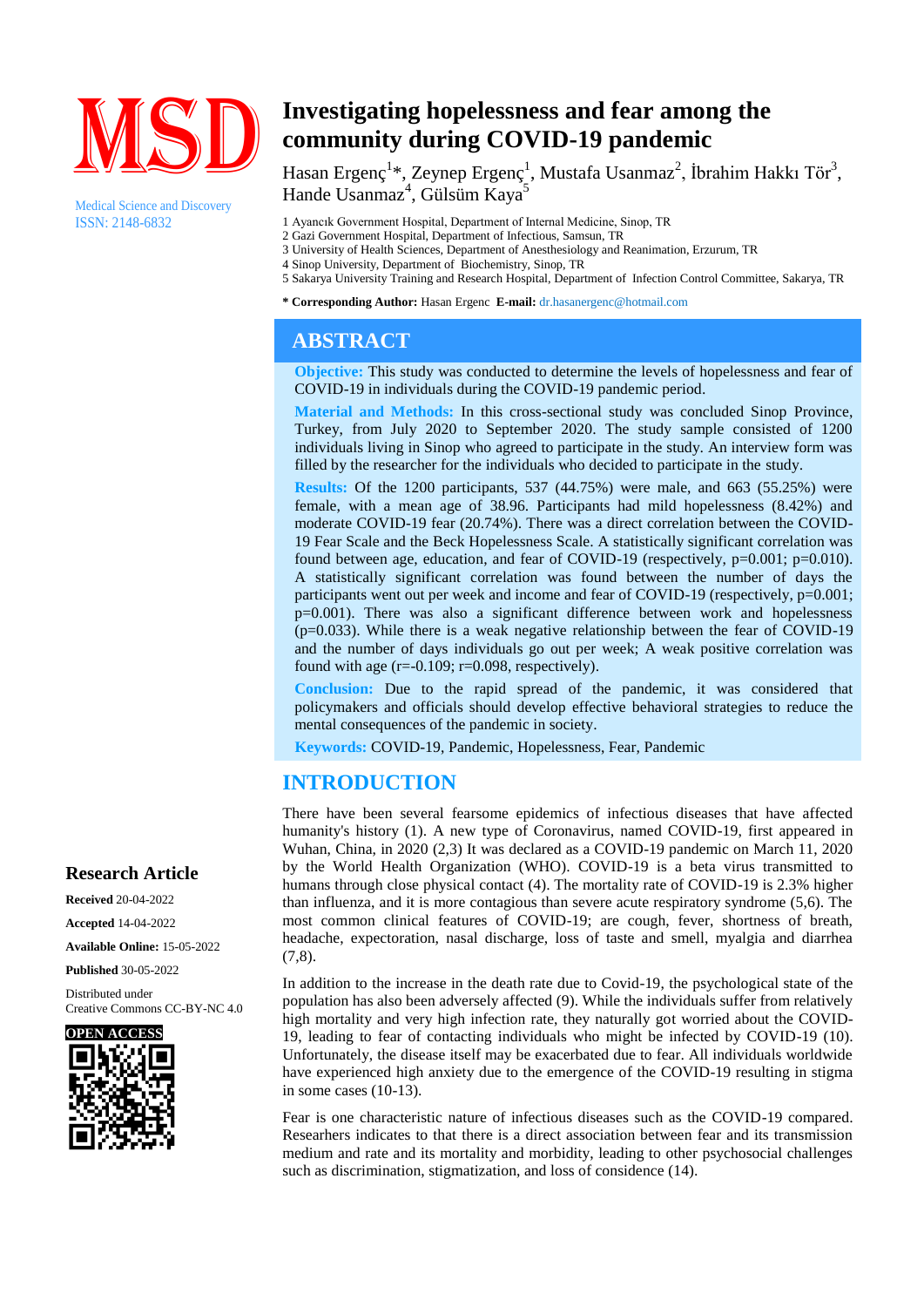Individuals with high fear levels may not think rationally and clearly in reaction to COVID-19 (15). Another important psychological effect caused by the disease is hopelessness about the future due to the risk of high mortality, the absence of a definitive vaccine and treatment method, and the failure to predict its severity and duration. Hopelessness means the feeling that any effort to make effective change in a patient's disease is ill-fated, even attempting it (16).

Under the outbreaks including the 'Ebola Virus' in the past, the community and individuals at national and international levels were majorly affected by psychosocial disorders because of the sudden outbreak of the disease. People may associate contracting the virus with fear of falling sick, hopelessness, helplessness, stigma, and even death (17).

There is limited research on the psychological effects of the COVID-19 pandemic on society. Therefore, in our study, we aimed to investigate the hopelessness and fear levels caused by COVID-19 in the society during the COVID-19 pandemic and to what extent and due to which factors the society is affected by COVID-19.

### **MATERIAL and METHODS**

This study was carried out in Sinop province between July and September 2020. Ethics committee approval was obtained before starting the research (dated 20.07.2020 and numbered 37732058-514.10). The population of the research consisted of individuals living in Sinop. Convenience sampling technique was used as the sampling method. The data were collected by the researchers as face-to-face interview method. Among the individuals living in Sinop, 1200 individuals participated in the study on a voluntary basis, and the sample of the study consisted of 1108 individuals living in Sinop who agreed to participate in the study. The individuals participating in the study had not received any psychiatric diagnosis before and had not used any medication. Those with mental disorders such as anxiety and depression were excluded from the study. Informed consent was obtained from the individuals participating in the study.

The interview form, which was created by the researcher via scanning the literature, consisted of sociodemographic information and questions about the COVID-19 Fear Scale (FCV-19S) and Beck Hopelessness Scale (BHS). FCV-19S and the BHS were used for the general population to assess their fear and hopelessness about the COVID-19. FCV-19S consists of a five-item Likert type scale from "strongly disagree" to "strongly agree." The minimum possible score for each question is 1, and the maximum is 5. A total score ranged from 7 to 35 (18).

Beck Hopelessness Scale (BHS) which Beck et al. developed in 1974, was used to determine the individual's negative expectations of the future. Seber et al. conducted the Turkish validity and reliability study (19). In BHS consisting of 20 items, each question is scored between 0 and 1. High scores show the hopelessness high level in the individual. The participants were assessed according to their points (0-3 as Minimal, 4-8 as Mild, 9-14 as Moderate, >15 as severe hopelessness level).

#### **Statistical analysis**

Statistical analysis of the research was done in SPSS 21 program. The Kolmogorov-Smirnov test was used to test whether the numerical variables fit the normal distribution in the study, and considering that the statistical significance level was above  $p<0.05$ , the numerical variables were accepted to be suitable for the normal distribution. Pearson correlation coefficient test was used to examine the relationship between Beck Hopelessness Scale and Fear Scale scores. Statistical significance level was taken as  $p<0.05$ .

### **RESULTS**

Of 1200 individuals participating in the study, 537 (44.75%) were male and 663 (55.25%) were female, and the mean age was 38.96 years. The age, number of individuals living in the family, number of days out per week and FCV-19S and BHS mean scores of the participants are shown in Table-1. The mean score of the Fear of Covid-19 Scale is 20.74±7.03 and the mean score of the Beck Hopelessness Scale is 8.42±4.31. When FCV-19S and BHS scale scores are evaluated; It was determined that the individuals participating in the study had moderate hopelessness and moderate fear of COVID-19.

Information on the participants' gender, education level, marital status, number of children, income level, job level and the presence of any psychiatric illness are presented in Table 2. The participants' 62.9% of them were married, and 91.8% of them had no psychiatric disease. 51.5% had high school degrees, 16.1% had associate's degree, 14.8% had bachelor's degree, 8.6% had primary school degree, 3.8% had master's degree, and .1% was the expert. Six hundred ninety participants (57.5%) had children. 50.4% had middle income, 26.0% had no income, 11.7% received a monthly pension, 9.8% had a good income, 1.4% had bad income, and .8% had minimum income. The 49.7% had a middle job, 29.7% had a low job, 16.1% were unemployed, and 4.4% had a high job (Table-2).

While a significant relationship was found between the age of the individuals and the fear of COVID-19  $(p=0.001)$ ; There was no significant difference between age and hopelessness level (p=0.066). A significant difference was found between the education level of the participants and both the COVID-19 fear scale score and the hopelessness scale score (respectively,  $p=0.010$ ;  $p=0.043$ ). When the number of days out per week and the COVID-19 fear scale score of the individuals were compared, a statistically significant difference was found  $(p=0.001)$ . In addition, between the income level of individuals and the COVID-19 fear scale score  $(p=0.001)$ ; It was found that there was a significant relationship between the occupation and the level of hopelessness (p=0.033). There was a significant negative correlation between the number of days a week that individuals went out and fear of COVID-19 ( $p=0.001$ ; r=-0.109). There was a significant positive correlation between age and fear of COVID-19 ( $p=0.001$ ;  $r=0.098$ ). There was a negative significant difference between the income level of the participants and the level of hopelessness ( $p=0.001$ ; r=-220).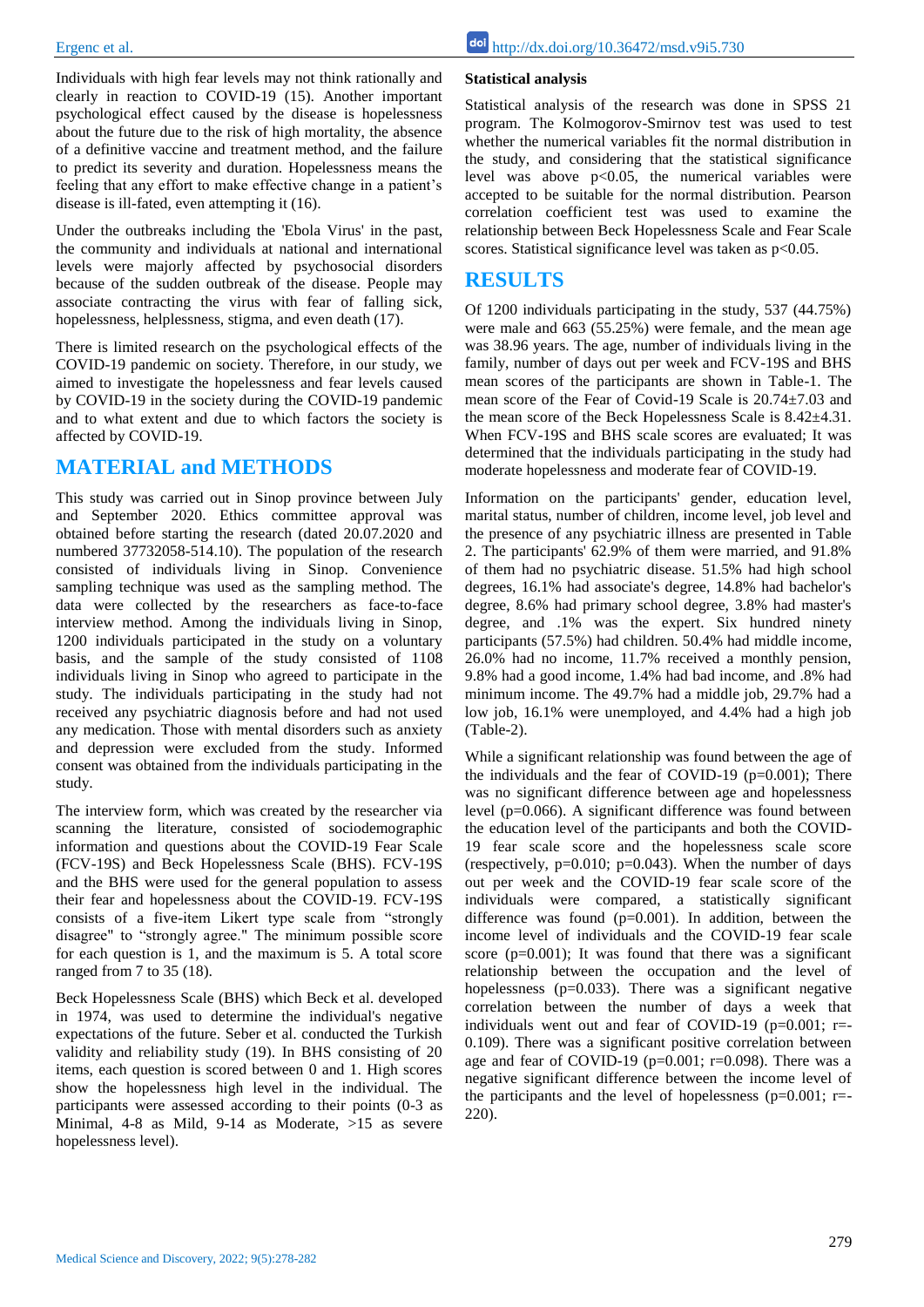**Table 1.** Participants' age, number of individuals living in the family, number of days out per week, and FCV-19S and BHS mean scores

| <b>Variable</b>                            | $X\pm SS$ (min-max)       |
|--------------------------------------------|---------------------------|
| Age                                        | $38.96 \pm 14.69$ (12-92) |
| Number of individuals living in the family | $3.61 \pm 1.20$ (1-10)    |
| Number of days out per week                | $4.88 \pm 1.43$ (0-7)     |
| The Fear of COVID-19 Scale                 | $20.74 \pm 7.03$ (0-35)   |
| <b>Beck Hopelessness Scale</b>             | $8.42 \pm 4.31(0-19)$     |

**Table 2.** Information on the sociodemographic data of the participants

| <b>Variables</b>                       |                       | N(%)        |
|----------------------------------------|-----------------------|-------------|
| Gender                                 | <b>Male</b>           | 537 (44.8)  |
|                                        | Female                | 663 (55.3)  |
| <b>Marital status</b>                  | <b>Married</b>        | 755/62.9    |
|                                        | <b>Single</b>         | 445 (37.1)  |
| <b>Presence of psychiatric illness</b> | <b>Yes</b>            | 98 (8.2)    |
|                                        | N <sub>0</sub>        | 1102 (91.8) |
| <b>Educational status</b>              | Masters'              | 45(3.8)     |
|                                        | <b>High school</b>    | 618(51.5)   |
|                                        | Associate's           | 193(16.1)   |
|                                        | secondary school      | 62(5.2)     |
|                                        | <b>Bachelor's</b>     | 178 (14.8)  |
|                                        | <b>Primary school</b> | 103(8.6)    |
|                                        | <b>Expert</b>         | 1(0.1)      |
| having children                        | <b>Yes</b>            | 690 (57.5)  |
|                                        | N <sub>0</sub>        | 510 (42.5)  |
| Income status                          | <b>Bad</b>            | 17(1.4)     |
|                                        | Lower                 | 9(0.8)      |
|                                        | <b>Middle</b>         | 605(50.4)   |
|                                        | Good                  | 117(9.8)    |
|                                        | <b>Pension</b>        | 140(11.7)   |
|                                        | N <sub>0</sub>        | 312(26.0)   |
| Job income levels                      | <b>Unemployment</b>   | 193(16.1)   |
|                                        | Low                   | 357 (29.7)  |
|                                        | <b>Middle</b>         | 597 (49.7)  |
|                                        | High                  | 53 (4.4)    |

**Table 3.** The relationship between the participants' sociodemographic data and The Fear of COVID-19 and The Fear of COVID-19 scores. \*Correlation; p<0.05, \*\* 0ne-way ANOVA p<0.05,

| <b>Variable</b>                            |                   |          |
|--------------------------------------------|-------------------|----------|
| Age                                        | P value           | r        |
| The Fear of COVID-19 Scale                 | $0.001^*$         | 0.098    |
| The Fear of COVID-19 Scale                 | 0.066             | 0.053    |
| <b>Gender</b>                              |                   |          |
| The Fear of COVID-19 Scale                 | 0.081             |          |
| <b>Beck Hopelessness Scale</b>             | 0.421             |          |
| <b>Marital status</b>                      |                   |          |
| The Fear of COVID-19 Scale                 | 0.472             |          |
| <b>Beck Hopelessness Scale</b>             | 0.877             |          |
| <b>Presence of psychiatric illness</b>     |                   |          |
| The Fear of COVID-19 Scale                 | .745              |          |
| <b>Beck Hopelessness Scale</b>             | .506              |          |
| <b>Educational status</b>                  |                   |          |
| The Fear of COVID-19 Scale                 | $0.010***$        |          |
| <b>Beck Hopelessness Scale</b>             | 0.043             |          |
| <b>Having children</b>                     |                   |          |
| The Fear of COVID-19 Scale                 | 0.355             |          |
| <b>Beck Hopelessness Scale</b>             | 0.191             |          |
| Number of individuals living in the family |                   |          |
| The Fear of COVID-19 Scale                 | $0.104^{\degree}$ | 0.047    |
| <b>Beck Hopelessness Scale</b>             | $0.705*$          | 0.011    |
| Number of days out per week                |                   |          |
| The Fear of COVID-19 Scale                 | $0.001*$          | $-0.109$ |
| <b>Beck Hopelessness Scale</b>             | 0.841             | $-0.006$ |
| <b>Income status</b>                       |                   |          |
| The Fear of COVID-19 Scale                 | $0.001\sp{**}$    |          |
| <b>Beck Hopelessness Scale</b>             | 0.055             |          |
| <b>Job income level</b>                    |                   |          |
| The Fear of COVID-19 Scale                 | 0.058             |          |
| <b>Beck Hopelessness Scale</b>             | $0.033***$        |          |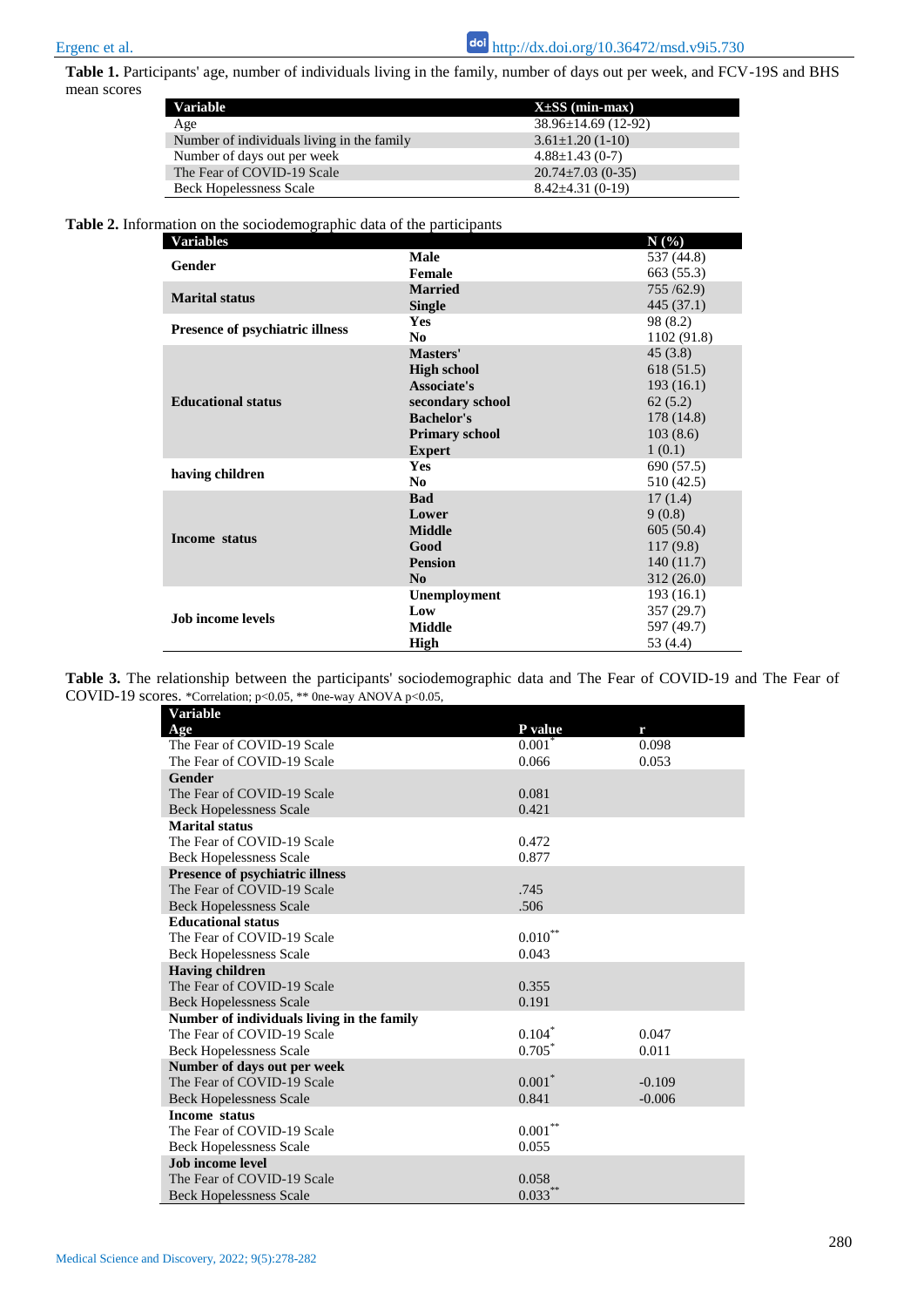## **DISCUSSION**

In this study, the levels of mental disorders such as fear and hopelessness in individuals during the COVID-19 pandemic were investigated. The present study showed a direct relationship between the fear and hopelessness of the general population. It means that when the fear of COVID-19 increases, the hopelessness about COVID-19 also increases. The participants had mild hopelessness level and medium fear of COVID-19. Age positively affected the fear of COVID-19; when age increases, fear of COVID-19 increases. Education negatively affected the fear of COVID-19 in the studied participants; the higher education, the lower fear of COVID-19. The findings also showed that the number of days the person goes out a week also negatively affected the fear of COVID-19. That is the lower number of days the person goes out a week, related to the higher fear of COVID-19. The income, job, and education also negatively affected the hopelessness of the participants. In other words, the higher the income, job status, and education, the lower the hopelessness about COVID-19.

According to the results obtained from our study; This is in line with some studies showing that people experience feelings of helplessness, increased levels of self-blame, depression, and fear of getting sick or dying (20-22).

Ahorsu et al. found FCV-19S higher overall scores to indicate a more severe fear of COVID-19 and did not find the effect of age and gender on the response pattern of the fear (18), while our study found the relation of age on the fear but found that gender was not associated with the mentality caused by the COVID-19. Our study results are also not in line with the study results by Bitan et al. (23) and Limcaoco et al. (24, 25) who found an association between gender and fear of COVID-19.

Hacimusalar Y et al. (26) found a significant relationship between the income rate and this situation that is the hopelessness of people was affected by the loss of income and that the uncertainty of the pandemic situation affected this situation, and McLaughlin et al. (27) also found that the working parents faced several problems during the pandemic due to vacation of the schools and children staying at home and that the pandemic, leading to loss of income, coincide with the results of our study.

Jeong et al.(28) also found an association between inadequate basic supplies and feelings of uncertainty and frustration during the quarantine period, which are similar to the results of our study.

Harper et al. (29,30) also found a significant relationship between staying at home and fear of the COVID-19, and Galea et al. found the serious effect of physical distancing on the mental health of the population (31), which is consistent with our study results.

The fear of unknown and new infective factors and uncertainty for the future was also affected by the pandemic in the social isolation and staying at home in a study by Khan et al. (32) while our study found that the number of days the person goes out a week negatively affected only the fear of COVID-19.

Our study results also support the study results by Ustun et al. (33) who found that those with fear of infecting others and being infected also had anxiety about the future, sadness, and anxiousness.

Lee et al. (34) showed a significant association between age and education and the mental disorders; that is, those who were more educated and were younger had higher fear about Coronavirus, and extreme hopelessness, are different from our study results.

### **CONCLUSION**

It is concluded that age, education, and the number of days a person goes out a week affected the fear of COVID-19. It means that the older, less educated, and more isolated people experience higher fear of COVID-19. Income, job, and education also affected the hopelessness of the participants. The hopelessness level is reduced by increasing income, job status, and education. The participants had mild hopelessness level and medium fear of COVID-19during the pandemic. When the fear of COVID-19 increased, the hopelessness level also increased. Those who have lower education, job status, and income should be supported more to reduce the psychological distress of pandemic's. Due to the pandemic's rapid spread, the policymakers and authorities should adopt effective behavioral strategies to reduce the mental consequences of this pandemic.

**Author Contributions: HE, ZE, MU, İHT, HU and GK:**  Concept, Data collection and/or processing, Analysis and/or interpretation, Literature review**, HE, ZE, MU, İHT, HU and GK:** Writing, Revision**.**

#### **Acknowledgments:** None

**Conflict of interest:** The authors declare no competing interests.

**Ethical approval:** Local academic committee number 37732058-514.10 and the Turkish Republic dated 20.07.2020. All procedures performed in studies involving human participants were in accordance with the institutional and/or national research committee's ethical standards and with the 1964 Helsinki Declaration and its later amendments or comparable ethical standards.

#### **REFERENCES**

- 1. Liu X, Kakade M, Fuller CJ, Fan B, Fang Y, Kong J, Guan Z, Wu P. Depression after exposure to stressful events: lessons learned from the severe acute respiratory syndrome epidemic. Compr Psychiatry. 2012 Jan;53(1):15-23. doi: 10.1016/j.comppsych.2011.02.003. Epub 2011 Apr 12. PMID: 21489421; PMCID: PMC3176950.
- 2. Ahmad T, Khan M, Khan FM, Hui J. Are we ready for the new fatal Coronavirus: scenario of Pakistan? Hum Vacc Immunother. 2020:1–3. doi:10.1080/21645515.2020.1724000.
- 3. Wang Y, Wang Y, Chen Y, Qin Q. Unique epidemiological and clinical features of the emerging 2019 novel coronavirus pneumonia (COVID-19) implicate special control measures. J Med Virol. 2020 Mar 5. doi: http://10.1002/jmv.25748.
- 4. Huang C, Wang Y, Li X, Ren L, Zhao J, Hu Y, Zhang L, Fan G, Xu J, Gu X, Cheng Z, Yu T, Xia J, Wei Y, Wu W, Xie X, Yin W, Li H, Liu M, Xiao Y, Gao H, Guo L, Xie J, Wang G, Jiang R, Gao Z, Jin Q, Wang J, Cao B. Clinical features of patients infected with 2019 novel coronavirus in Wuhan, China. Lancet. 2020 Feb 15;395(10223):497- 506. doi: 10.1016/S0140-6736(20)30183-5. Epub 2020 Jan 24. Erratum in: Lancet. 2020 Jan 30;: PMID: 31986264; PMCID: PMC7159299.